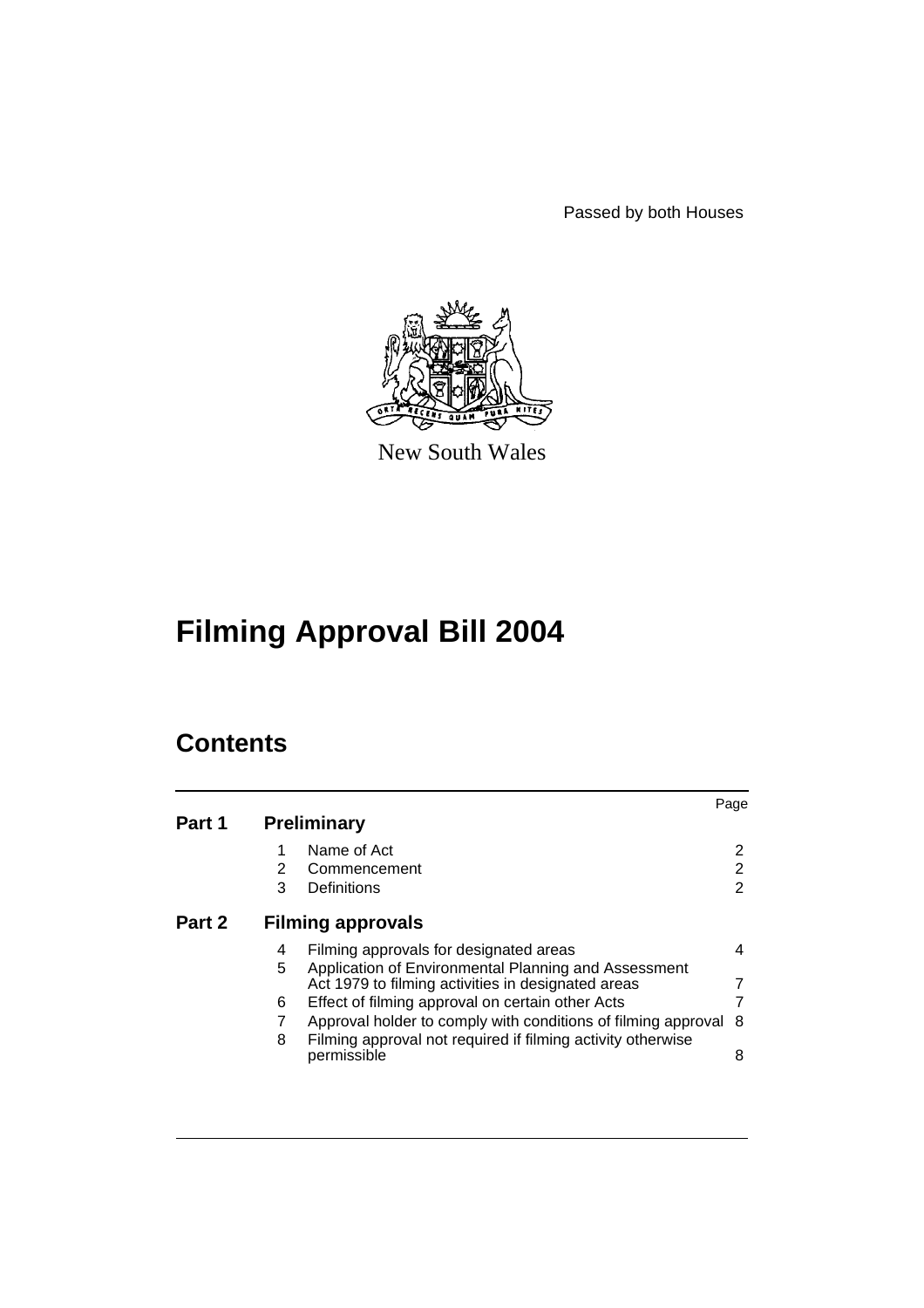Filming Approval Bill 2004

|                   |                      |                                                                           | Page |
|-------------------|----------------------|---------------------------------------------------------------------------|------|
| Part 3            | <b>Miscellaneous</b> |                                                                           |      |
|                   | 9                    | Restraint of contravention of this Act                                    | 9    |
|                   | 10                   | Fees to be paid into National Parks and Wildlife Fund                     | 10   |
|                   | 11                   | Delegation                                                                | 10   |
|                   | 12                   | Register of filming approvals to be publicly available                    | 10   |
|                   | 13                   | Regulations                                                               | 11   |
|                   | 14                   | Nature of proceedings for offences                                        | 11   |
|                   | 15                   | Amendment of National Parks and Wildlife Regulation 2002                  | 11   |
|                   | 16                   | Review of Act                                                             | 11   |
| <b>Schedule 1</b> |                      | <b>Amendment of National Parks and Wildlife</b><br><b>Regulation 2002</b> |      |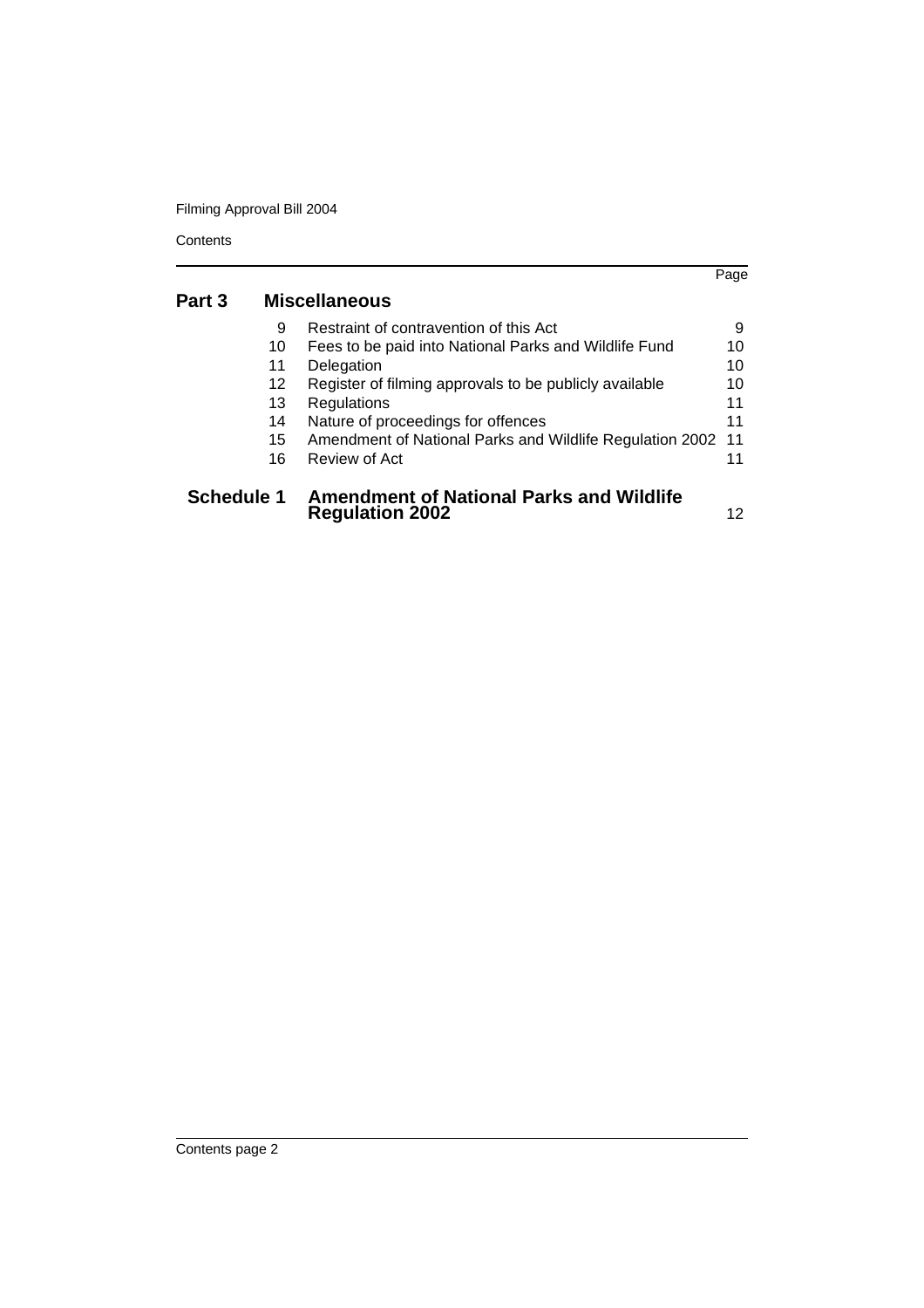*I certify that this PUBLIC BILL, which originated in the LEGISLATIVE ASSEMBLY, has finally passed the LEGISLATIVE COUNCIL and the LEGISLATIVE ASSEMBLY of NEW SOUTH WALES.*

> *Clerk of the Legislative Assembly. Legislative Assembly, Sydney, , 2004*



New South Wales

# **Filming Approval Bill 2004**

Act No , 2004

An Act to facilitate filming in national parks, marine parks and certain other areas under the *National Parks and Wildlife Act 1974* and the *Marine Parks Act 1997*; and for other purposes.

*I have examined this Bill, and find it to correspond in all respects with the Bill as finally passed by both Houses.*

*Chairman of Committees of the Legislative Assembly.*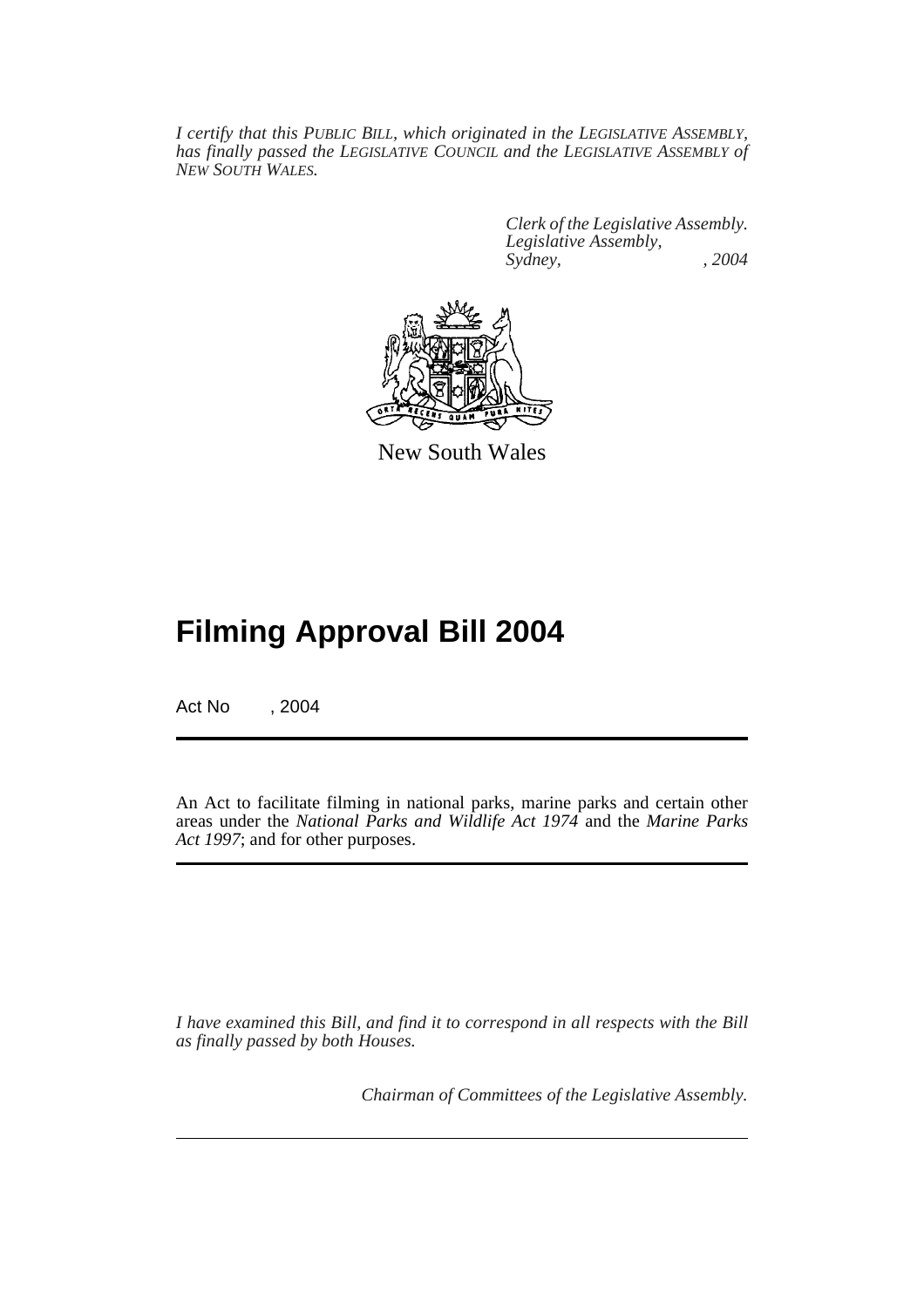#### Clause 1 Filming Approval Bill 2004

Part 1 Preliminary

# **The Legislature of New South Wales enacts:**

# <span id="page-3-1"></span><span id="page-3-0"></span>**Part 1 Preliminary**

## **1 Name of Act**

This Act is the *Filming Approval Act 2004*.

# <span id="page-3-2"></span>**2 Commencement**

This Act commences on a day or days to be appointed by proclamation.

# <span id="page-3-3"></span>**3 Definitions**

(1) In this Act:

*approval holder* means a person to whom or to which a filming approval is granted.

*designated area* means any of the following:

- (a) any area that forms part of land that is reserved or dedicated under Part 4 or 4A of the *National Parks and Wildlife Act 1974* (including any wilderness area within the meaning of that Act) or land acquired under Part 11 of that Act,
- (b) any area that forms part of a marine park within the meaning of the *Marine Parks Act 1997*.

*development* has the same meaning as it has in the *Environmental Planning and Assessment Act 1979*.

*exercise* a function includes perform a duty.

*filming* means recording images (whether on film or video tape or electronically or by other means) for exhibition or broadcast (such as by cinema, television or the Internet or by other means) or for sale.

*filming activity* means:

- (a) filming, and
- (b) any other activity reasonably connected with the carrying out of filming,

whether or not for a commercial purpose.

*filming approval* means an approval given under this Act.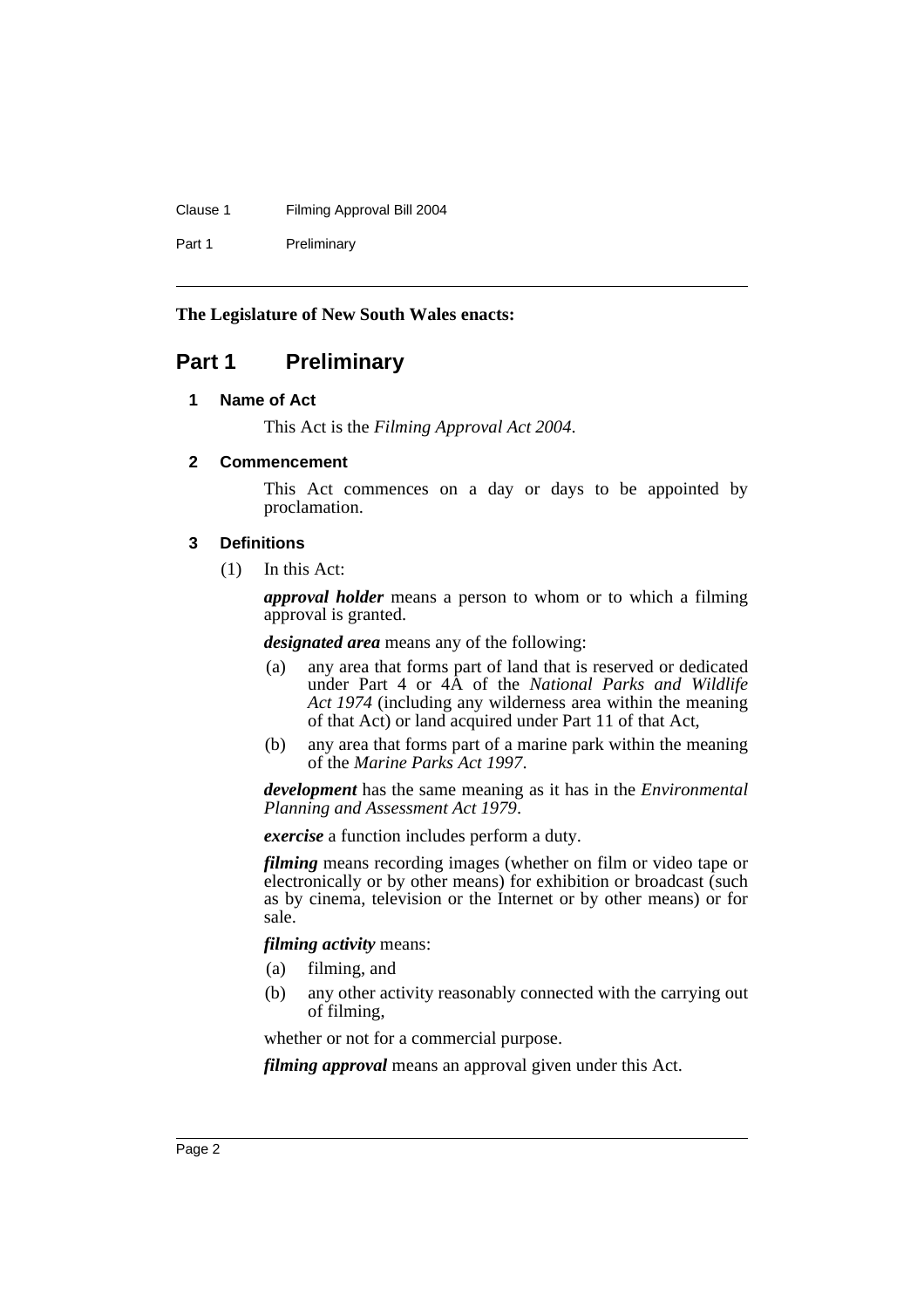Preliminary **Part 1** 

*function* includes a power, authority or duty.

*relevant Minister*, in relation to a filming approval in respect of a designated area, means:

- (a) in relation to an area that forms part of land that is reserved or dedicated under Part 4 or 4A of the *National Parks and Wildlife Act 1974* or land acquired under Part 11 of that Act, the Minister administering those provisions, or
- (b) in relation to a designated area that forms part of a marine park within the meaning of the *Marine Parks Act 1997*, the Minister administering that Act.
- (2) Notes included in this Act do not form part of this Act.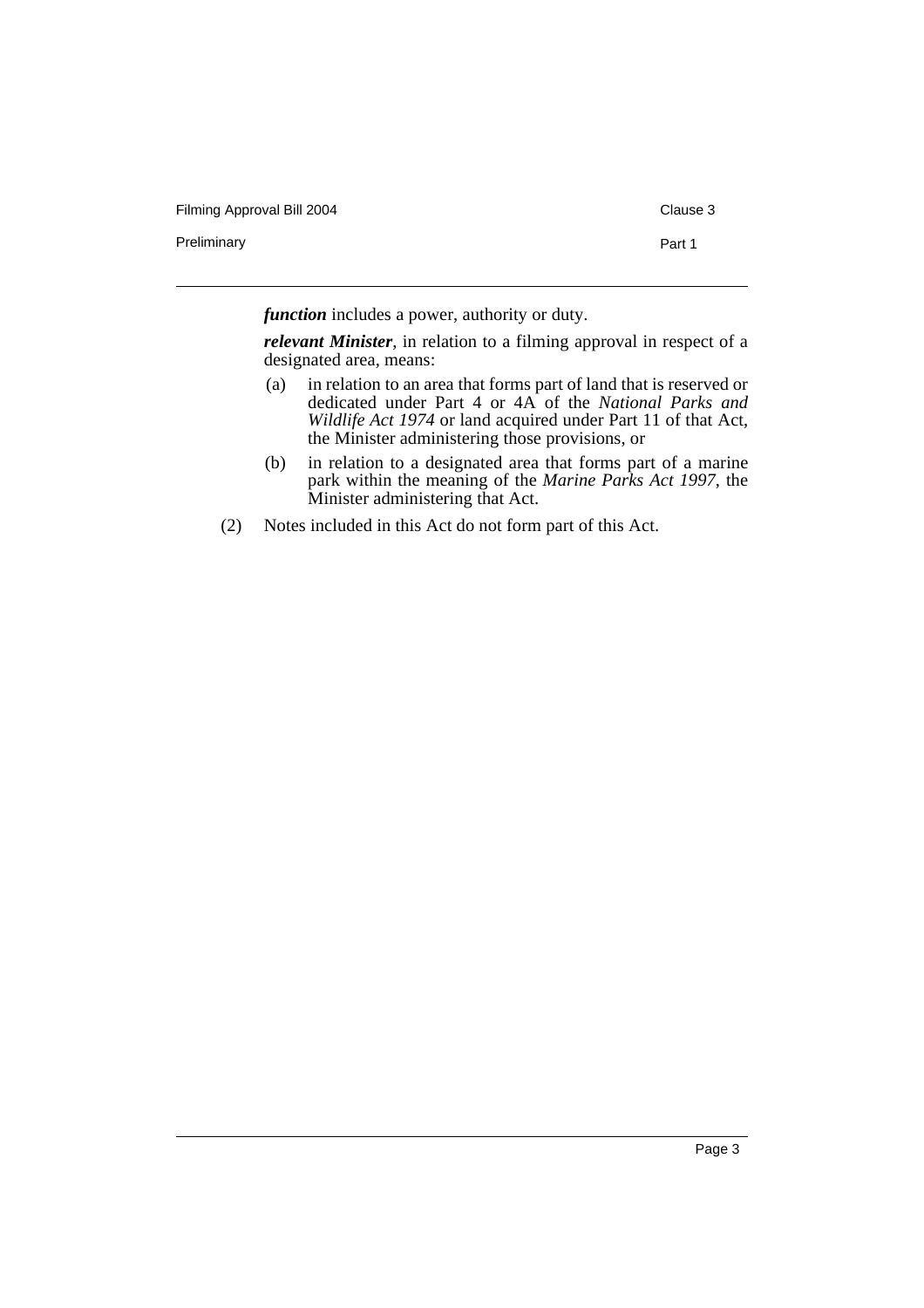#### Clause 4 Filming Approval Bill 2004

Part 2 Filming approvals

# <span id="page-5-1"></span><span id="page-5-0"></span>**Part 2 Filming approvals**

## **4 Filming approvals for designated areas**

- (1) A person proposing to carry out a filming activity in a designated area may apply to the relevant Minister for the area for approval to carry out the activity in that area.
- (2) The relevant Minister may, by order in writing, grant approval to any such applicant and such other persons as may be specified in the approval to carry out such filming activities in the area as are specified in the approval.
- (3) In determining whether to grant a filming approval to carry out a filming activity in a designated area, the relevant Minister must have regard to each of the following matters:
	- (a) if the area forms part of land that is reserved or dedicated under Part 4 or 4A of the *National Parks and Wildlife Act 1974* or land acquired under Part 11 of that Act:
		- (i) any heritage values of the land,
		- (ii) if the approval will authorise the use of any building or structure on the land—the cultural significance of the building or structure,
		- (iii) any management plan for the land,
		- (iv) in the case of land that is a wilderness area within the meaning of that Act—whether there is no other feasible location outside of that land within New South Wales to carry out the activity,
	- (b) if the area forms part of a marine park within the meaning of *Marine Parks Act 1997*:
		- (i) any heritage values of the park,
		- (ii) if the approval will authorise the use of any building or structure in the park—the cultural significance of the building or structure,
		- (iii) any operational plan or zoning plan under that Act for the park.
- (4) The relevant Minister for a designated area that forms part of a wilderness area within the meaning of the *National Parks and Wildlife Act 1974* may not grant approval for the carrying out of any filming activity in the designated area unless the Minister is satisfied that the activity is to be carried out primarily for any one or more of the following purposes: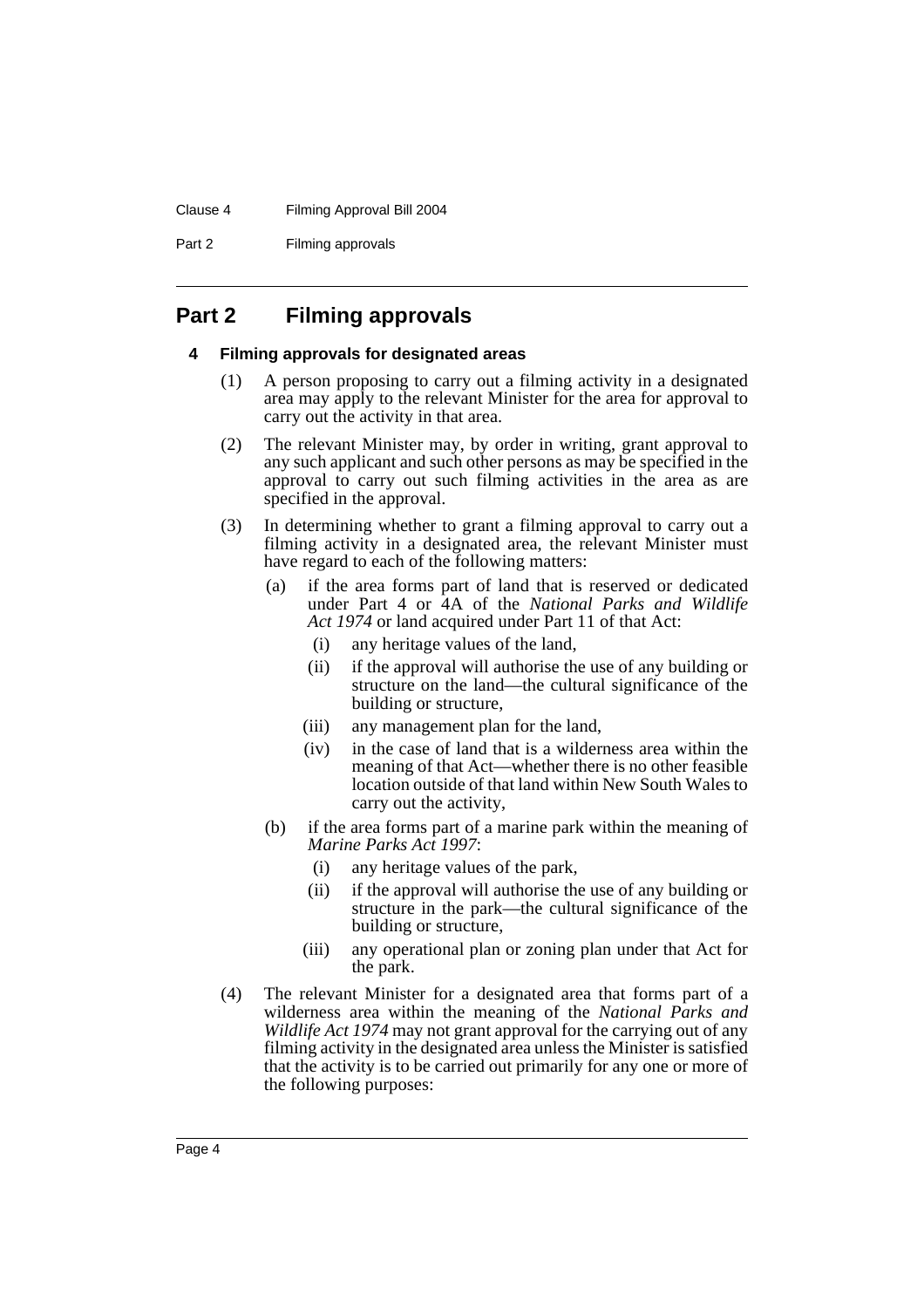Filming approvals **Part 2** 

- 
- (a) the education of or the raising of awareness of members of the public about Aboriginal heritage or culture, historic heritage, biodiversity, threatened species, the management of parks, environmental processes, public recreation, bushfire management or visitor safety,
- (b) the research or investigation into Aboriginal heritage or culture, historic heritage, biodiversity, threatened species, the management of parks, environmental processes, public recreation or bushfire management,
- (c) the promotion of visits by tourists.
- (5) Before granting a filming approval in respect of an area that forms part of Schedule 14 lands or ALR Act lands within the meaning of Part 4A of the *National Parks and Wildlife Act 1974*, the relevant Minister must obtain the concurrence of the board of management within the meaning of that Act (if any) for the lands.
- (6) A filming approval is subject to such conditions as may be specified in the approval.
- (7) In determining whether or not to grant a filming approval to carry out a filming activity in a designated area, the Minister is to be satisfied of the following matters (and is, if required for that purpose, to impose conditions on any filming approval granted to ensure that those matters are satisfied):
	- (a) that the filming activity is carried out in a manner that minimises any adverse environmental impact on the area,
	- (b) that existing roads, tracks, paths or other means of access to the area will be used by the approval holder wherever feasible,
	- (c) that the location in which the filming activity is to be carried out is the minimum area that is feasible for the carrying out of such an activity,
	- (d) that the period of time required to carry out the filming activity is limited to the shortest period that is feasible for the carrying out of the activity,
	- (e) that the filming activity is not inconsistent with any applicable threat abatement plan or recovery plan within the meaning of the *Threatened Species Conservation Act 1995*,
	- (f) that the filming activity complies with any applicable policy (if any) of the Department of Environment and Conservation concerning filming in designated areas,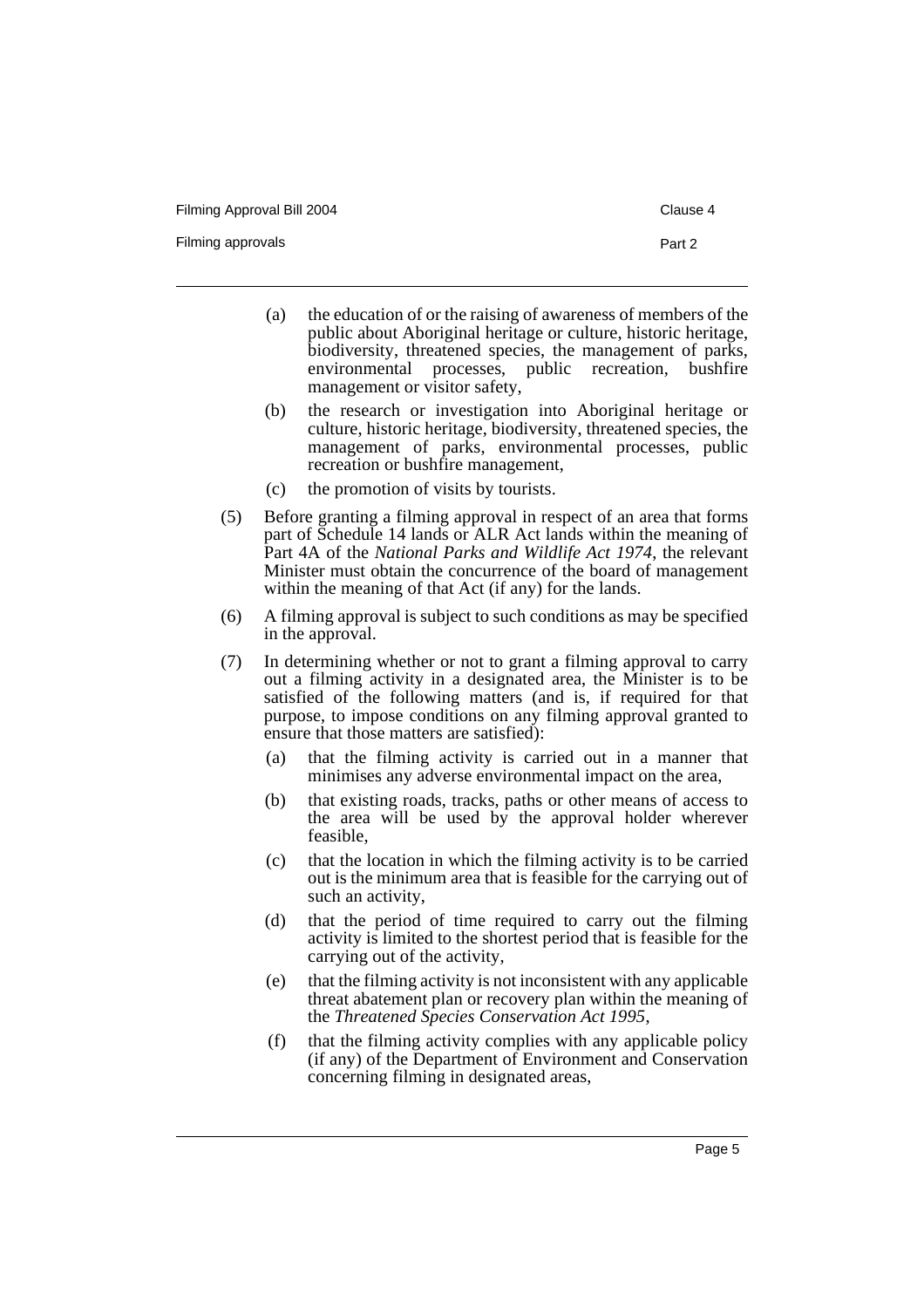#### Clause 4 Filming Approval Bill 2004

Part 2 Filming approvals

- (g) that the siting and timing of the filming activity, as far as is practicable, minimises the impact of the activity on the natural and cultural heritage values of the area and on the public enjoyment of the area,
- (h) where the activity is to be carried out in a wilderness area within the meaning of the *National Parks and Wildlife Act 1974*—that the filming activity will be carried out by the minimum number of persons who could feasibly carry out such an activity.
- (8) A filming approval for a designated area may grant the approval holder exclusive use of the area for the purposes of carrying out a filming activity specified in the approval for the period specified in the approval.
- (9) Subject to the regulations, a relevant Minister may approve fees from time to time for either or both of the following:
	- (a) the making of applications for filming approvals in designated areas for which the Minister is the relevant Minister,
	- (b) the granting of filming approvals to carry out filming activities in designated areas for which the Minister is the relevant Minister.
- (10) A relevant Minister for a designated area may not:
	- (a) determine any application for a filming approval to carry out a filming activity in the area unless the fee (if any) approved under subsection (9) (a) for the application is paid by the applicant to the Minister, or
	- (b) grant a filming approval to carry out a filming activity in the area unless the fee (if any) approved under subsection (9) (b) for the grant is paid by the applicant to the Minister.
- (11) If there is more than one relevant Minister for a designated area:
	- (a) an application under subsection (1) may be lodged with one of the relevant Ministers, and
	- (b) a filming approval may be granted by any of the relevant Ministers, but only with the concurrence of the other relevant Ministers.
- (12) Nothing in any other Act, a statutory rule or another law (or in any instrument made under another Act) prevents an application for a filming approval from being made, considered or granted. **Note.** Sections 6 and 8 provide for the effect of the granting of a filming approval

on other laws.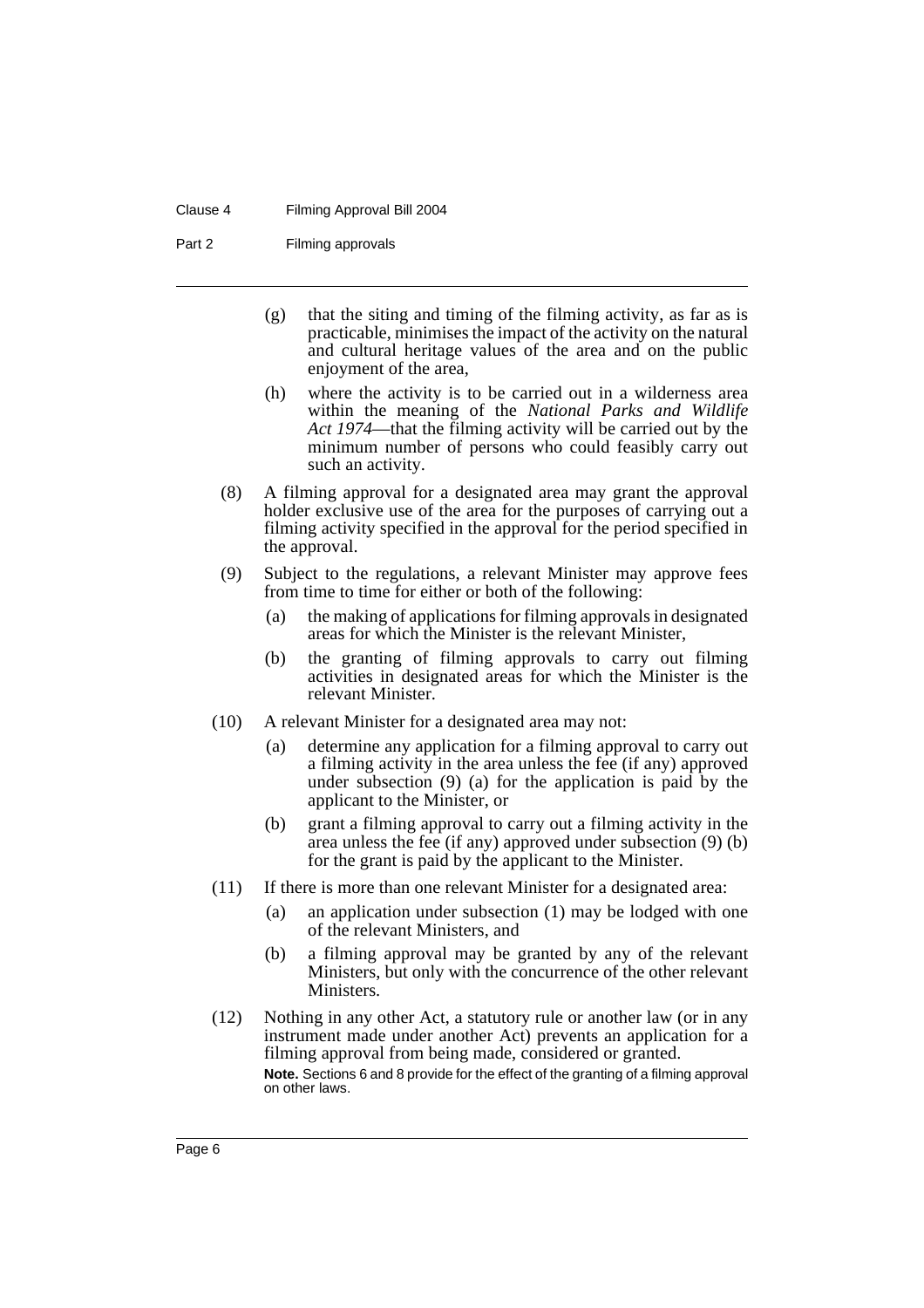Filming approvals **Part 2** 

#### <span id="page-8-0"></span>**5 Application of Environmental Planning and Assessment Act 1979 to filming activities in designated areas**

- (1) Development for the purposes of a filming activity in a designated area:
	- (a) may be carried out without the necessity for development consent under Part 4 of the *Environmental Planning and Assessment Act 1979*, and
	- (b) may be so carried out even if the development would be prohibited, or would require development consent, in the absence of this section.
- (2) Sections 19 and 20 of the *Marine Parks Act 1997* are taken not to apply to development for the purposes of a filming activity, or to a filming activity, carried out in a marine park declared under that Act.
- (3) Except as provided by subsection (2), nothing in this Act affects the operation of Part 5 of the *Environmental Planning and Assessment Act 1979* in relation to filming activities carried out in designated areas.

**Note.** Part 5 (Environmental assessment) of the *Environmental Planning and Assessment Act 1979* requires the relevant Minister to follow certain procedures and to consider certain environmental matters before granting a filming approval.

## <span id="page-8-1"></span>**6 Effect of filming approval on certain other Acts**

- (1) A filming approval authorises the approval holder to carry out in the designated area to which the approval relates any filming activity, in accordance with the conditions of the approval, that is specified in the approval even if the carrying out of that activity is prohibited or not permitted by or under:
	- (a) the *National Parks and Wildlife Act 1974*, or
	- (b) the *Wilderness Act 1987*, or
	- (c) the *Marine Parks Act 1997*, or
	- (d) a statutory rule or any other instrument made under an Act referred to in paragraph (a), (b) or (c).
- (2) Without limiting subsection (1), an approval holder is not required to obtain a separate approval or other authorisation under an Act, statutory rule or instrument referred to in that subsection for the carrying out of any filming activity specified in the holder's filming approval.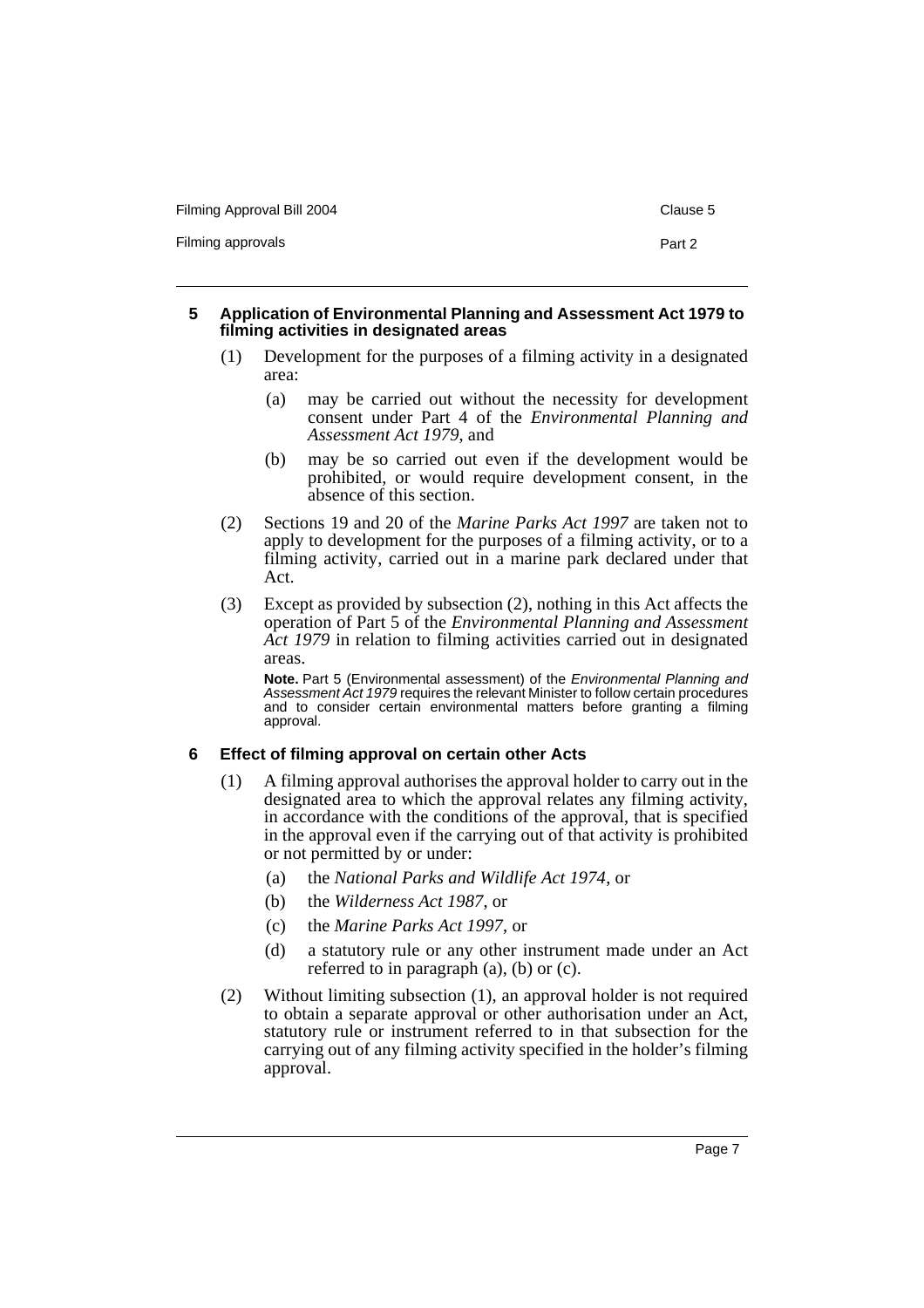#### Clause 7 Filming Approval Bill 2004

Part 2 Filming approvals

(3) For the purposes of any defence to a prosecution for an offence under the *Fisheries Management Act 1994* or the *National Parks and Wildlife Act 1974* (or the regulations under those Acts), a filming approval for the carrying out of a filming activity in a designated area is taken to constitute an approval of the activity by a determining authority within the meaning of Part 5 of the *Environmental Planning and Assessment Act 1979*.

# <span id="page-9-0"></span>**7 Approval holder to comply with conditions of filming approval**

An approval holder must comply with each condition of the holder's filming approval when carrying out the filming activity to which the approval relates.

Maximum penalty: \$50,000 in the case of a corporation and \$10,000 in any other case.

#### <span id="page-9-1"></span>**8 Filming approval not required if filming activity otherwise permissible**

Nothing in this Act requires a person to obtain a filming approval to carry out any filming activity in a designated area that is not prohibited or that can be carried out without the need for a further approval or other authorisation under another law.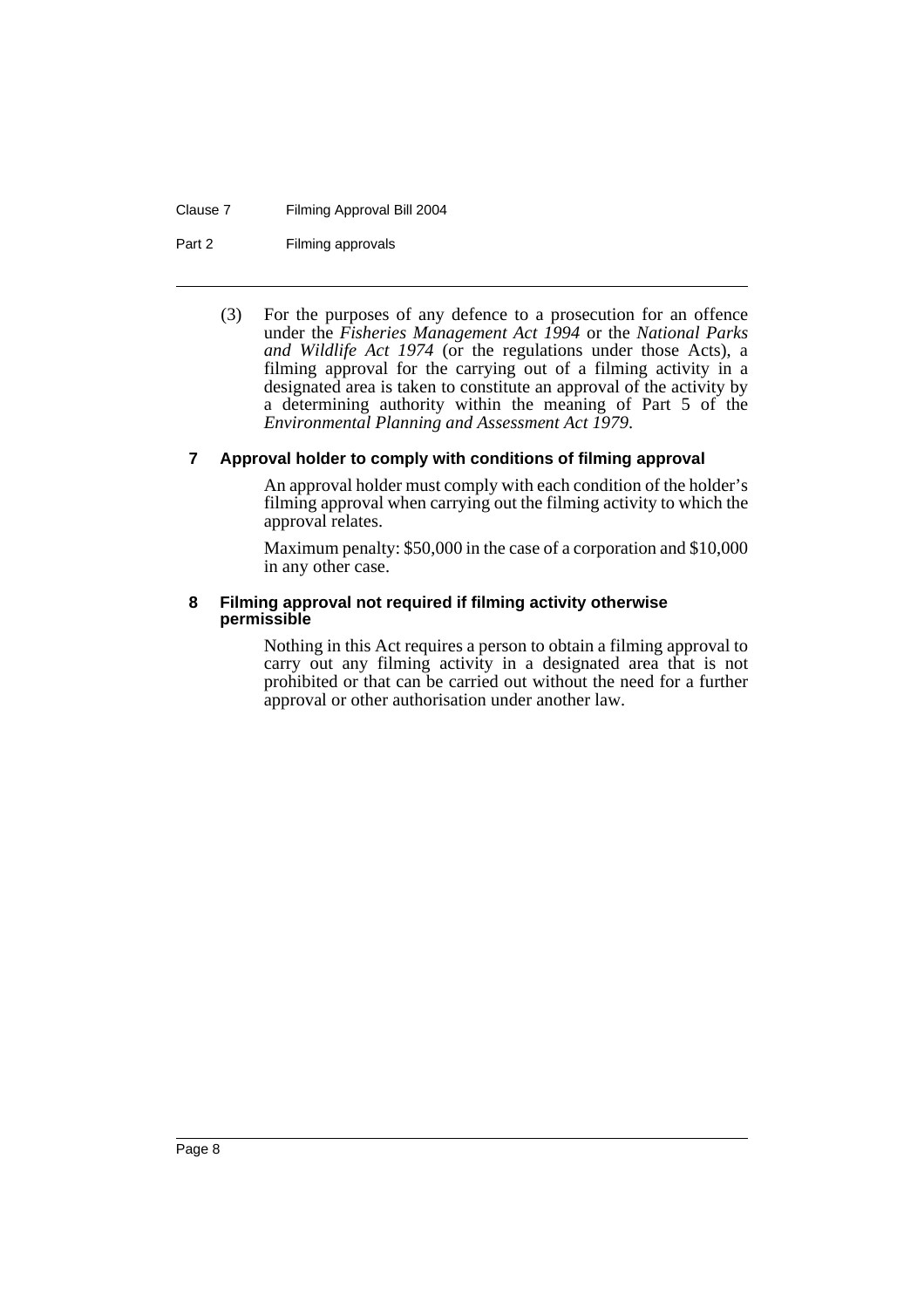Miscellaneous **Part 3** 

# <span id="page-10-1"></span><span id="page-10-0"></span>**Part 3 Miscellaneous**

## **9 Restraint of contravention of this Act**

- (1) In this section, *contravention* includes threatened or apprehended contravention.
- (2) Any person may bring proceedings in the Land and Environment Court for an order to remedy or restrain a contravention of this Act (including a contravention of a filming approval), whether or not any right of that person has been or may be infringed by or as a consequence of that contravention.
- (3) Proceedings under this section may be brought by a person on the person's own behalf or on behalf of that person and on behalf of other persons (with their consent), or a body corporate or unincorporate (with the consent of its committee or other controlling or governing body), having like or common interests in those proceedings.
- (4) Proceedings under this section in relation to a contravention that affects the validity of a filming approval may only be brought within the period of 14 days after the date on which the approval was granted.
- (5) Any person on whose behalf proceedings are brought is entitled to contribute to or provide for the payment of the legal costs and expenses incurred by the person bringing the proceedings.
- (6) If the Court is satisfied that a contravention has occurred, or that a contravention will, unless restrained by order of the Court, be committed, it may make such order as it thinks fit to remedy or restrain the contravention.
- (7) The Court may not make an order under subsection (6) to remedy or restrain a contravention of a condition of a filming approval in proceedings brought by a person (other than a person who brings the proceedings by or on behalf of the Crown) unless the Court is satisfied that:
	- (a) the Crown has decided not to take any remedial action in respect of the contravention within 30 days after the contravention, or
	- (b) the Crown has not made a decision on whether to take such action within 30 days after the contravention.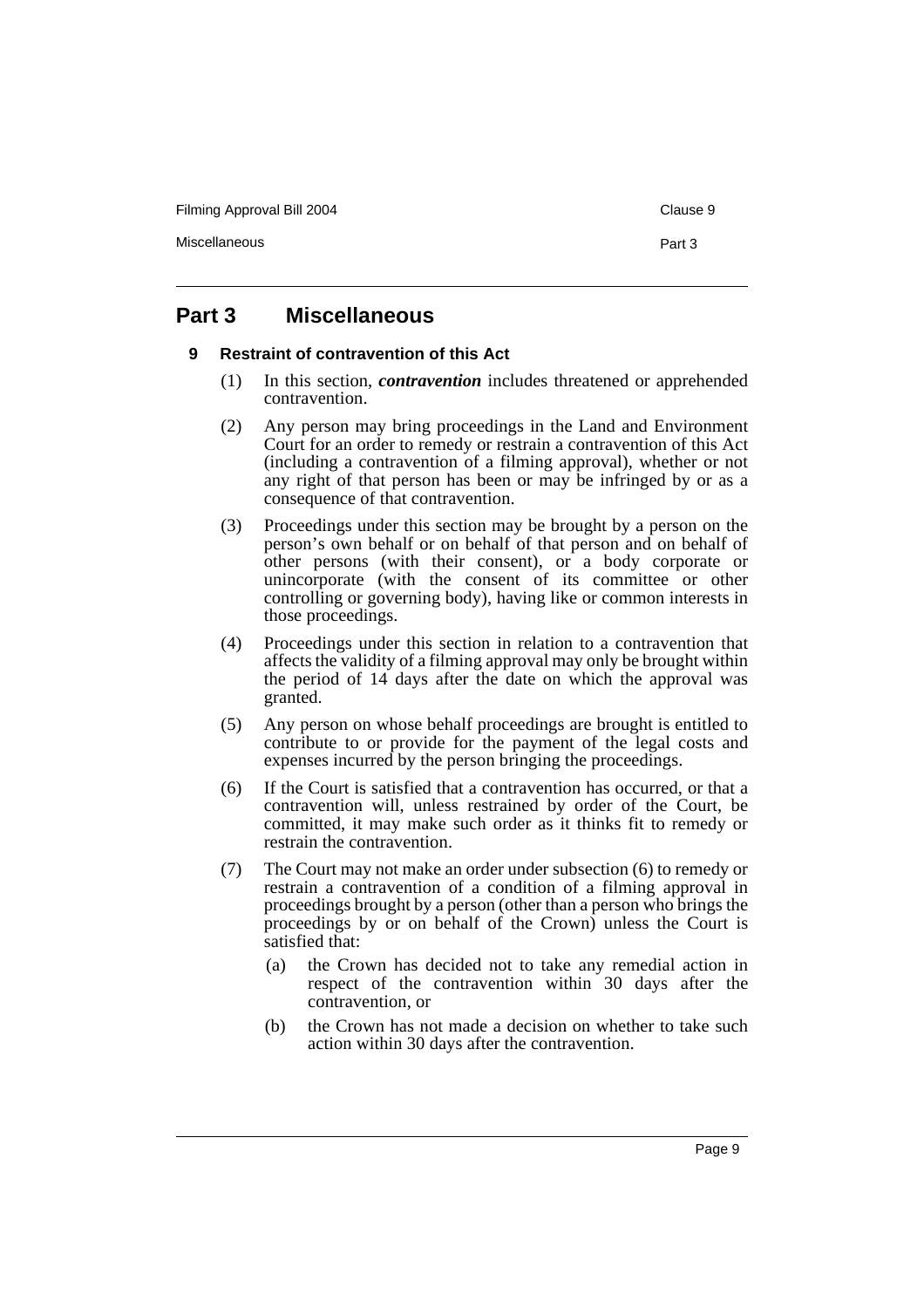#### Clause 10 Filming Approval Bill 2004

Part 3 Miscellaneous

(8) For the purposes of subsection (7), *remedial action* is not limited to the institution of criminal proceedings, but includes action to require the person who committed the contravention to prevent, control, abate or mitigate any harm to the environment caused by the contravention or to prevent the continuance or recurrence of the contravention.

#### <span id="page-11-0"></span>**10 Fees to be paid into National Parks and Wildlife Fund**

Any fee paid under this Act is to be paid into the Fund within the meaning of the *National Parks and Wildlife Act 1974*.

#### <span id="page-11-1"></span>**11 Delegation**

The relevant Minister for a designated area may delegate the exercise of any function of the Minister under this Act or the regulations (other than this power of delegation) to:

- (a) any member of staff of the Department of Environment and Conservation, or
- (b) a board of management or trust board within the meaning of the *National Parks and Wildlife Act 1974*.

## <span id="page-11-2"></span>**12 Register of filming approvals to be publicly available**

- (1) The Director-General of the Department of Environmental and Conservation is to cause information on filming approvals granted under this Act:
	- (a) to be recorded in a register that is to be kept in the head office of the Department and made available to the public, free of charge, during ordinary office hours, and
	- (b) to be placed on the Department's website.
- (2) Information to be included on the register and website is to include the following:
	- (a) the name of each person to whom any filming approval has been granted,
	- (b) the designated area to which the filming approval relates,
	- (c) the purpose for which the filming approval has been granted,
	- (d) information as to the terms and conditions of the filming approval, except information that the Director-General would be prevented from disclosing by the *Freedom of Information Act 1989* or the *Privacy and Personal Information Protection Act 1998*.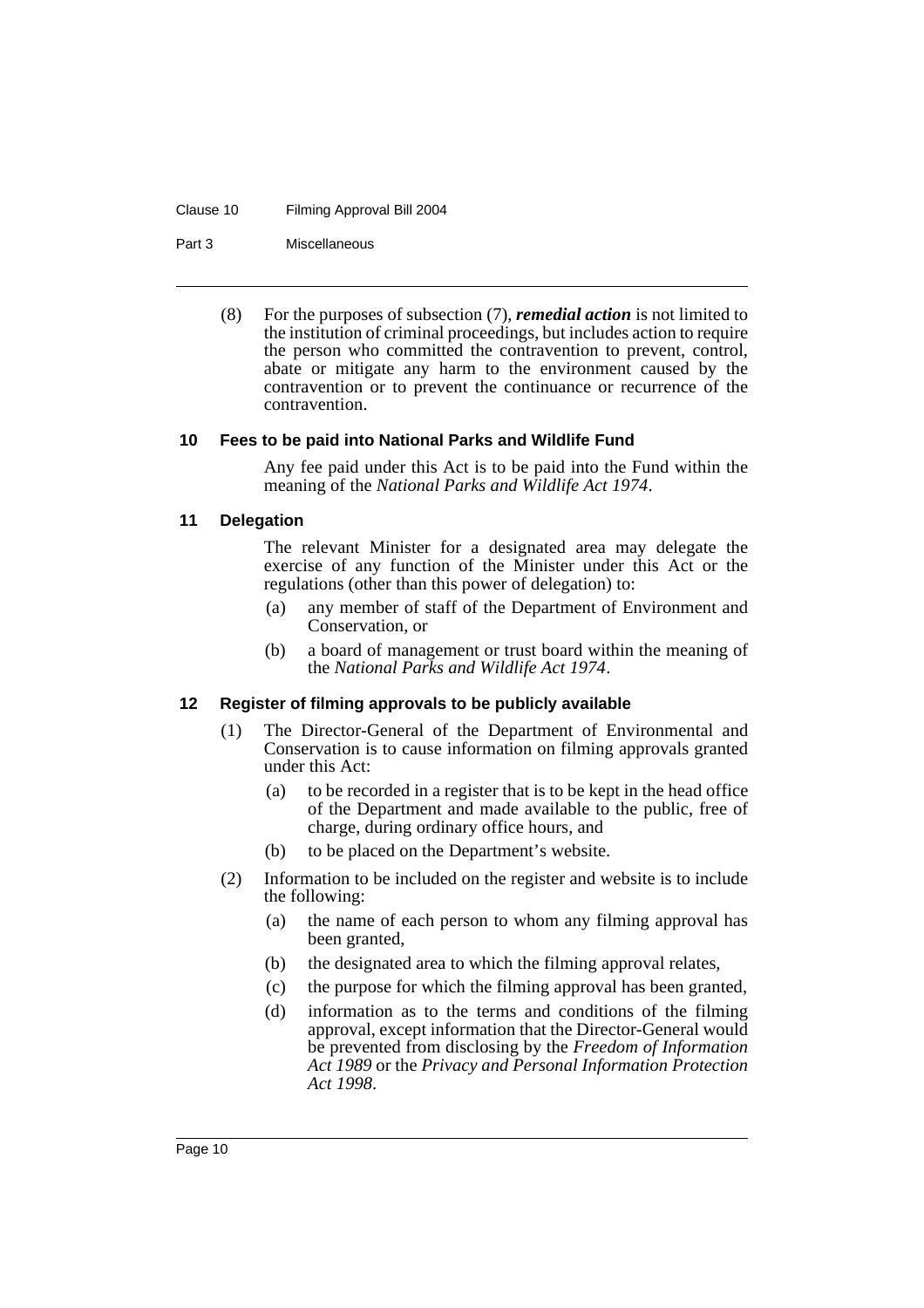Miscellaneous **Part 3** 

#### <span id="page-12-0"></span>**13 Regulations**

- (1) The Governor may make regulations, not inconsistent with this Act, for or with respect to any matter that by this Act is required or permitted to be prescribed or that is necessary or convenient to be prescribed for carrying out or giving effect to this Act.
- (2) In particular, the regulations may make provision for or with respect to the following:
	- (a) the making of applications for filming approvals (including fees for any such applications),
	- (b) the determination of applications for filming approvals by relevant Ministers.

## <span id="page-12-1"></span>**14 Nature of proceedings for offences**

Proceedings for an offence under this Act may be dealt with summarily before the Land and Environment Court.

#### <span id="page-12-2"></span>**15 Amendment of National Parks and Wildlife Regulation 2002**

The *National Parks and Wildlife Regulation 2002* is amended as set out in Schedule 1.

## <span id="page-12-3"></span>**16 Review of Act**

- (1) The Minister is to review this Act to determine whether the policy objectives of the Act remain valid and whether the terms of the Act remain appropriate for securing those objectives.
- (2) The review is to be undertaken as soon as possible after the period of 5 years from the date of assent to this Act.
- (3) A report on the outcome of the review is to be tabled in each House of Parliament within 12 months after the end of the period of 5 years.